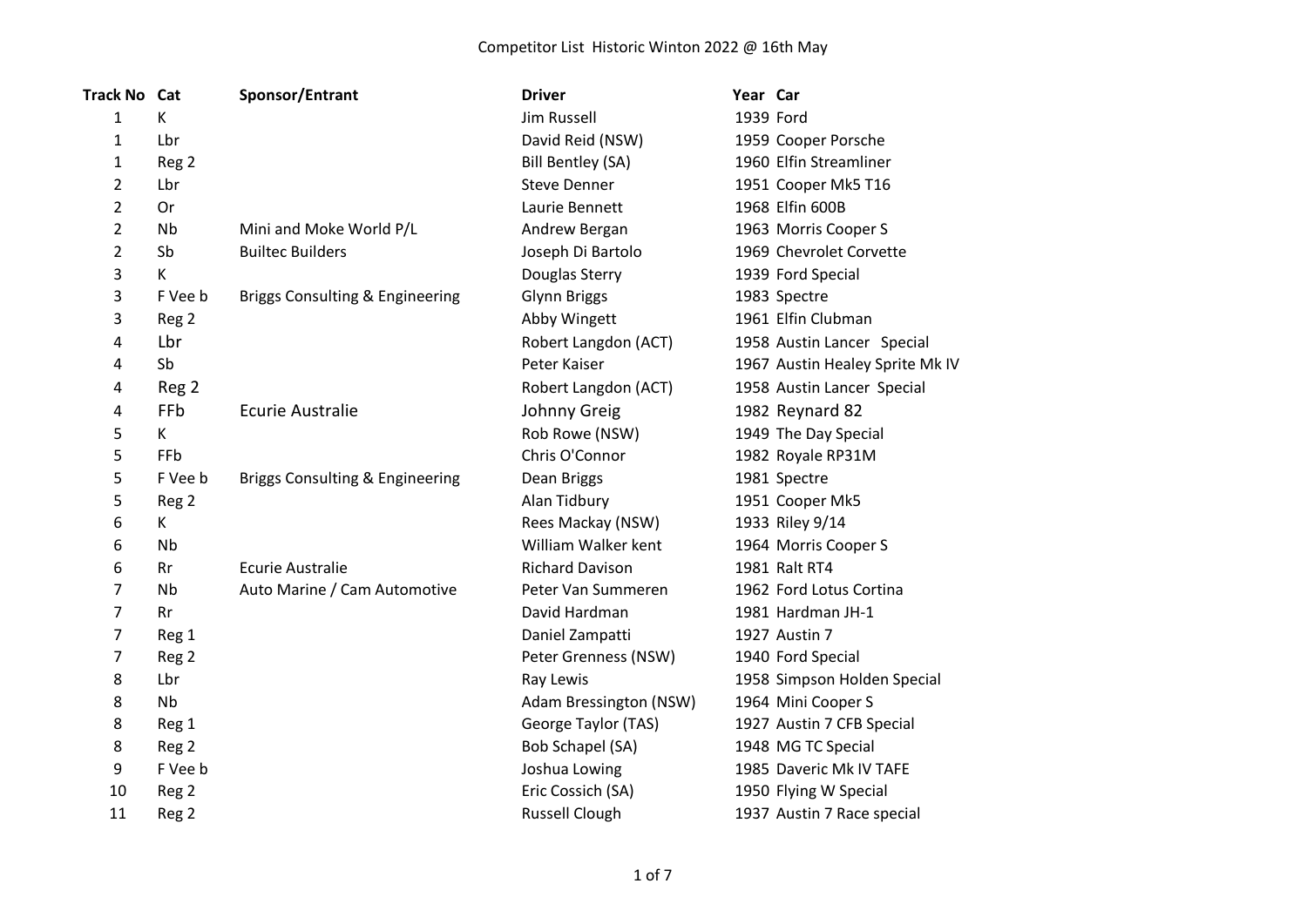| <b>Track No Cat</b> |           | Sponsor/Entrant                   | <b>Driver</b>              | Year Car                     |
|---------------------|-----------|-----------------------------------|----------------------------|------------------------------|
| 11                  | FFa       |                                   | Matt Scott                 | 1970 Elfin 600               |
| 12                  | К         |                                   | Mike Gosbell (NSW)         | 1928 Russell Morris Mk1      |
| 12                  | Lb INV    |                                   | Alan McMaster (NSW)        | 1961 Nota Din                |
| 12                  | <b>Nb</b> |                                   | <b>Richard Hill</b>        | 1964 BMC Morris Cooper S Mk1 |
| 13                  | Reg 1     |                                   | Wolf Semler (SA)           | 1929 Austin 7 Special        |
| 15                  | Lbr       |                                   | Max Pegram                 | 1960 Gemini Ford MkII        |
| 15                  | Qr        |                                   | Graham Boulter (SA)        | 1974 Elfin 623               |
| 16                  | К         |                                   | Graeme Raper               | 1948 George Reed Monoskate   |
| 16                  | Qs        |                                   | Malcolm Miller (SA)        | 1971 Elfin 360               |
| 17                  | Reg 1     |                                   | Peter Donald               | 1926 Frazer Nash Boulogne    |
| 18                  | FFa       |                                   | Lyndon Arnel               | 1977 Lola T440               |
| 18                  | Lbr       |                                   | Alan Telfer (QLD)          | 1938 Joe Gardner Offy        |
| 18                  | Reg 1     |                                   | Alan Telfer (QLD)          | 1938 Joe Gardner Offy        |
| 18                  | Reg 2     |                                   | Frank Robinson (QLD)       | 1938 Joe Gardner Offy        |
| 19                  | Reg 1     | Solar Depot                       | Stuart Brown (SA)          | 1919 Dodge Speedster         |
| 20                  | Sc        |                                   | <b>Samuel Narkiewicz</b>   | 1975 Corvette Stingray       |
| 21                  | K         | The Old Toy Factory               | Matt Snape (NSW)           | 1947 Amilcar Willys Special  |
| 21                  | Lbr       | Derek Greeneklee                  | Peter Fagan (SA)           | 1952 Cooper Mk6              |
| 21                  | F Vee b   |                                   | Peter Mohacsi (NSW)        | 1981 Spectre                 |
| 21                  | <b>Nb</b> | <b>Arthurs Creek Racing</b>       | Linda Devlin               | 1964 Mini Cooper S           |
| 22                  | Sc        | <b>Excalibur Screwbolts</b>       | <b>Jeff Thomas</b>         | 1974 Datsun 260Z             |
| 22                  | Reg 2     |                                   | Graeme Soden (TAS)         | 1956 Marmot 240J             |
| 23                  | FFb       |                                   | lan Edgar                  | 1983 Lola T642A              |
| 23                  | Qs        |                                   | Clive Baker (NSW)          | 1971 Clubman Safari NM-1     |
| 23                  | Reg 1     |                                   | Jim Thompson               | 1925 Bugatti Brescia Type 23 |
| 23                  | Reg 2     |                                   | Jeffrey Price (NSW)        | 1959 Morgan Plus Four        |
| 24                  | Lbr       |                                   | <b>Graeme Marks</b>        | 1955 Mac Healey Monoposto    |
| 25                  | F Vee b   |                                   | Chris Curran               | 1976 Rennmax Mk11            |
| 25                  | <b>Rs</b> |                                   | Rob Whitwell               | 1985 TIGA SC85               |
| 26                  | Lbr       |                                   | <b>Brian Simpson</b>       | 1955 Cooper Jap Mk9          |
| 26                  | F Vee b   | <b>Elephant Rock Street Foods</b> | <b>Andrew Grevis-James</b> | 1981 Elfin NG                |
| 27                  | Lbs       | Penrite Oil Company               | Samantha Dymond            | 1960 Lola Mk 1               |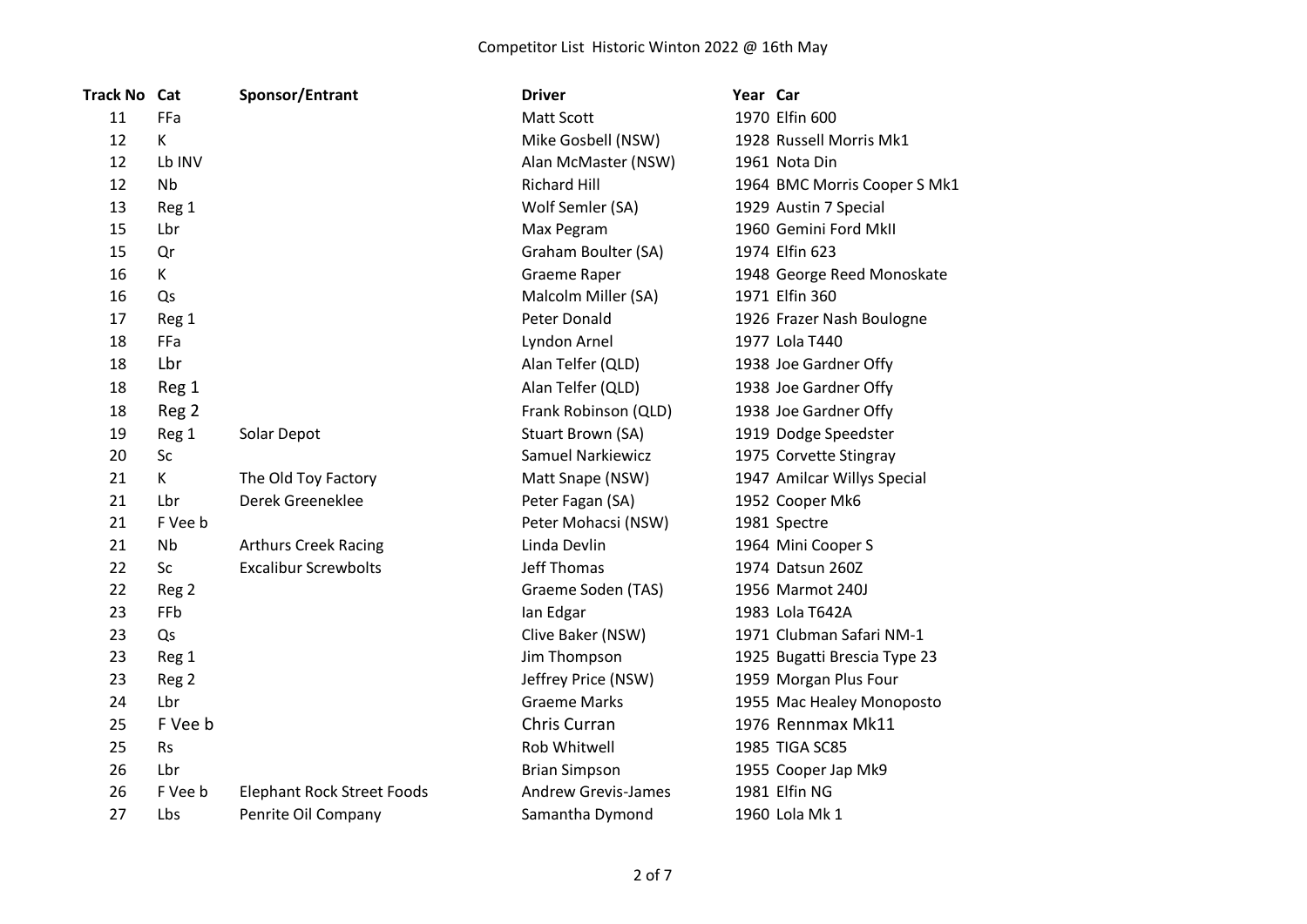| <b>Track No Cat</b> |           | Sponsor/Entrant                | <b>Driver</b>                | Year Car                       |
|---------------------|-----------|--------------------------------|------------------------------|--------------------------------|
| 27                  | Reg 1     |                                | Andrew Green                 | 1927 Alvis 12/50               |
| 28                  | Sb        |                                | Perry Spiridis               | 1967 Chevrolet Corvette        |
| 28                  | Reg 1     |                                | Ty Jarman (SA)               | 1939 Dodge Special             |
| 29                  | <b>Nb</b> |                                | Syd Jenkins (WA)             | 1964 Morris Cooper S           |
| 30                  | FFb       | The Clinic Club                | Andy Lamrock                 | 1983 Reynard                   |
| 30                  | К         |                                | Neill Murdoch                | 1938 MG TB                     |
| 30                  | Sa        |                                | David Orchard                | 1954 Triumph TR2               |
| 30                  | Reg 1     |                                | Christopher Lamrock          | 1933 Mg J2/4                   |
| 31                  | Nb        |                                | Scotty Taylor (TAS)          | 1963 Morris Cooper S           |
| 31                  | Reg 2     |                                | <b>Nigel Tait</b>            | 1964 Lolita Mk1                |
| 32                  | Reg 1     |                                | Timothy Jackson              | 1932 Austin 7                  |
| 32                  | Nb        |                                | Don Knight                   | 1964 Ford Cortina Mk1          |
| 33                  | FFb       | <b>Ecurie Australie</b>        | <b>Claire Greig</b>          | 1984 Reynard 84                |
| 33                  | F Vee a   |                                | Ross McLaughlan              | 1971 Malmark Elfin             |
| 33                  | Nb        |                                | Peter George                 | 1961 Ford Lotus Cortina        |
| 33                  | Reg 1     |                                | Graeme Jackson               | 1933 MG J2                     |
| 34                  | Reg 1     |                                | Peter Cundy (SA)             | 1934 MG NA                     |
| 34                  | Reg 2     |                                | <b>Richard Trengove (SA)</b> | 1958 Austin 7 Ausford          |
| 35                  | Reg 1     |                                | <b>Brendan Dillon</b>        | 1925 V2 GN Special             |
| 36                  | Sb        |                                | Rohan Hodges                 | 1968 Lotus Elan S4 FHC         |
| 38                  | Reg 1     |                                | George Morgan                | 1932 MG J3                     |
| 38                  | Sb        | <b>Bob Rowntree Automotive</b> | Lyall Moyes (NSW)            | 1968 MG Midget                 |
| 39                  | Nb        |                                | <b>Greg Menzies</b>          | 1960 Jaguar Mk 2               |
| 40                  | Reg 2     |                                | <b>David Norris</b>          | 1963 MG Midget Mk1             |
| 41                  | Reg 2     |                                | Louise Raper                 | 1949 George Reed So-Cal        |
| 41                  | Nb        |                                | Jerry Lenstra (NSW)          | 1964 Ford Cortina              |
| 42                  | Reg 2     |                                | Angelo Di Donato             | 1960 Monaco Aljon Special      |
| 42                  | Sa        |                                | Greg Prunster (NSW)          | 1959 Austin Healey Sprite Mk 1 |
| 43                  | Qs        |                                | Ian Ross (NSW) (NSW)         | 1977 Osella PA5                |
| 44                  | FFa       |                                | <b>Andrew Manning</b>        | 1973 Elfin 620B                |
| 44                  | Reg 1     |                                | lan Mawson                   | 1935 MG P Type                 |
| 44                  | Reg 2     |                                | Andrew Church                | 1948 MG TC                     |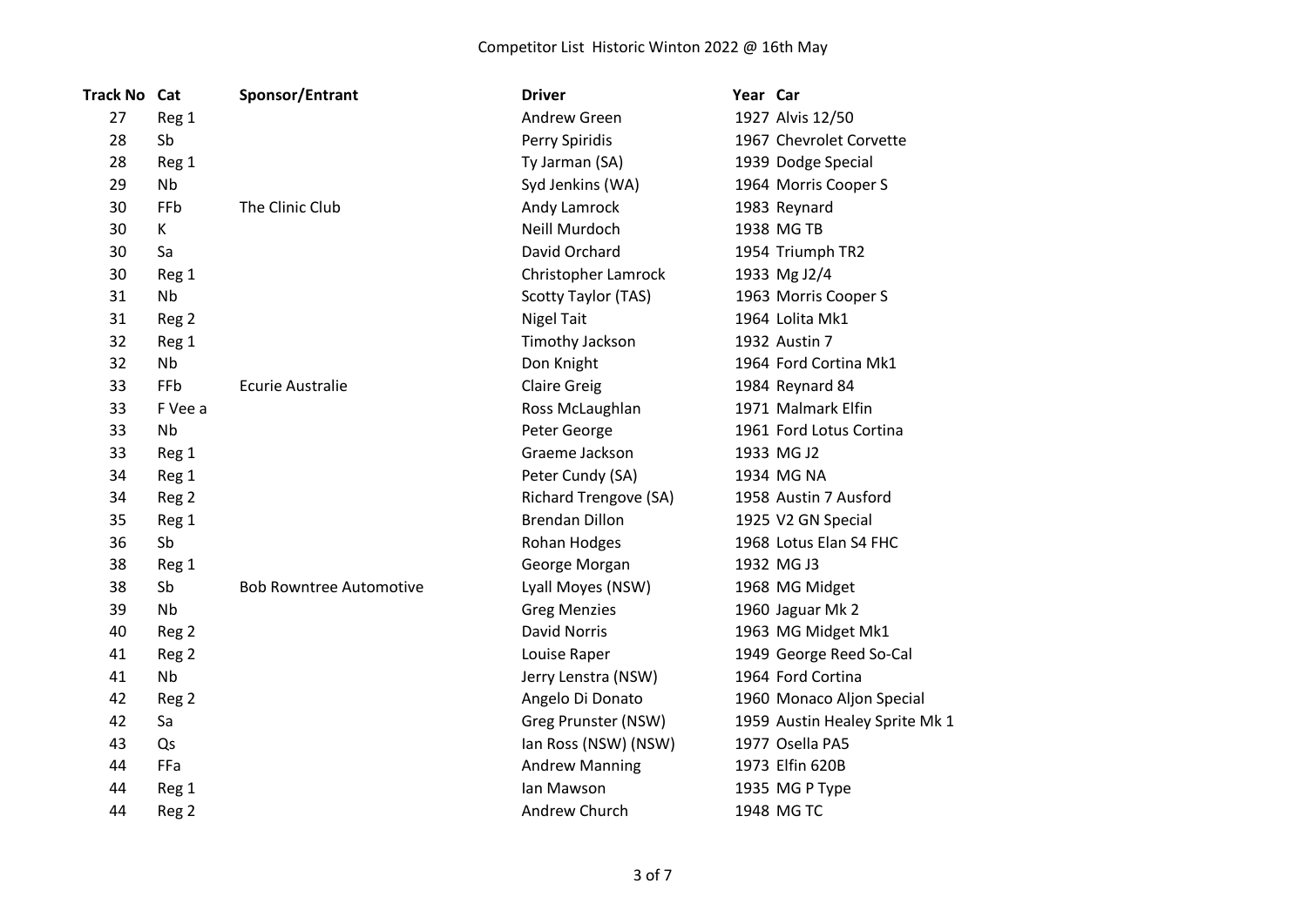| <b>Track No Cat</b> |           | Sponsor/Entrant                    | <b>Driver</b>             | Year Car                   |
|---------------------|-----------|------------------------------------|---------------------------|----------------------------|
| 46                  | FFa       |                                    | Phil Oakes (NSW)          | 1970 Elfin 600FF           |
| 46                  | Reg 2     |                                    | Rod North                 | 1957 Cooper-Irving MkV     |
| 47                  | Lbs       |                                    | <b>Russell Budge</b>      | 1959 Zephsca Ausca         |
| 47                  | <b>Rr</b> |                                    | Blake Miller (SA)         | 1976 Elfin 630B            |
| 47                  | Sa        | <b>Ecurie Triumph</b>              | Andrew Gibson (NSW)       | 1960 Triumph TR3A          |
| 47                  | Reg 1     |                                    | <b>Warwick Beanland</b>   | 1927 Lancia Lambda         |
| 48                  | К         |                                    | Peter Wilson (NSW)        | 1938 Plymouth Special      |
| 48                  | Reg 1     |                                    | <b>Stuart Neave (NSW)</b> | 1938 Plymouth Special      |
| 49                  | FFb       | <b>Viking Windscreens</b>          | Eric Bellamy              | 1980 Wren 003              |
| 51                  | FFa       |                                    | Daniel Bando (NSW)        | 1968 Lotus 51              |
| 51                  | K         |                                    | James Reid (NSW)          | 1935 Sulman Singer         |
| 51                  | Lbr       |                                    | Mal Reid (ACT)            | 1955 Prad Mk3 Holden Repco |
| 51                  | <b>Nb</b> |                                    | <b>Ben Dahlstrom</b>      | 1962 Valiant S Series      |
| 51                  | Rr        |                                    | David Crabtree            | 1976 Cheetah Mk6           |
| 52                  | Lbr       |                                    | Peter Shaw                | 1960 Cooper T52            |
| 53                  | FFa       | <b>Nick Bennett and Associates</b> | Nick Bennett              | 1971 Elfin 600B            |
| 53                  | Reg 2     |                                    | Keiran Laurent (NSW)      | 1953 Austin Special        |
| 54                  | Sb        |                                    | Chris Ralph               | 1965 MGB                   |
| 55                  | Sb        |                                    | David Baker               | 1967 Chevrolet Corvette    |
| 56                  | K         |                                    | Peter Saglietti           | 1939 Ford V8 Special       |
| 56                  | Reg 2     |                                    | <b>Gary Ball</b>          | 1956 Jaguar D Type Replica |
| 57                  | Lbs       |                                    | Barry Bates (NSW)         | 1964 Thompson Special      |
| 58                  | Lbs       |                                    | Shane Bowden              | 1958 PRAD 5 Sports         |
| 58                  | Reg 2     |                                    | Glenn Radford             | 1958 Prad 5 Sports         |
| 59                  | Qs        |                                    | Kevin West                | 1969 Grantinni 3B          |
| 60                  | Mr        |                                    | <b>Grant Walker</b>       | 1960 Lotus 18              |
| 60                  | Sc        |                                    | Michael Byrne             | 1975 Lotus Seven S4        |
| 61                  | Sb        |                                    | John Geist                | 1967 Datsun 2000 Sports    |
| 63                  | Reg 1     |                                    | Andrew Fock               | 1934 MG PA                 |
| 63                  | Reg 2     | <b>Elfin Heritage Centre</b>       | <b>Bill Hemming</b>       | 1960 Elfin Mallala         |
| 64                  | Sb        |                                    | David Baigent (NSW)       | 1972 MG Midget             |
| 65                  | FFb       | <b>Aardvark Performance Racing</b> | <b>Wayne Groeger</b>      | 1981 Elwyn 003             |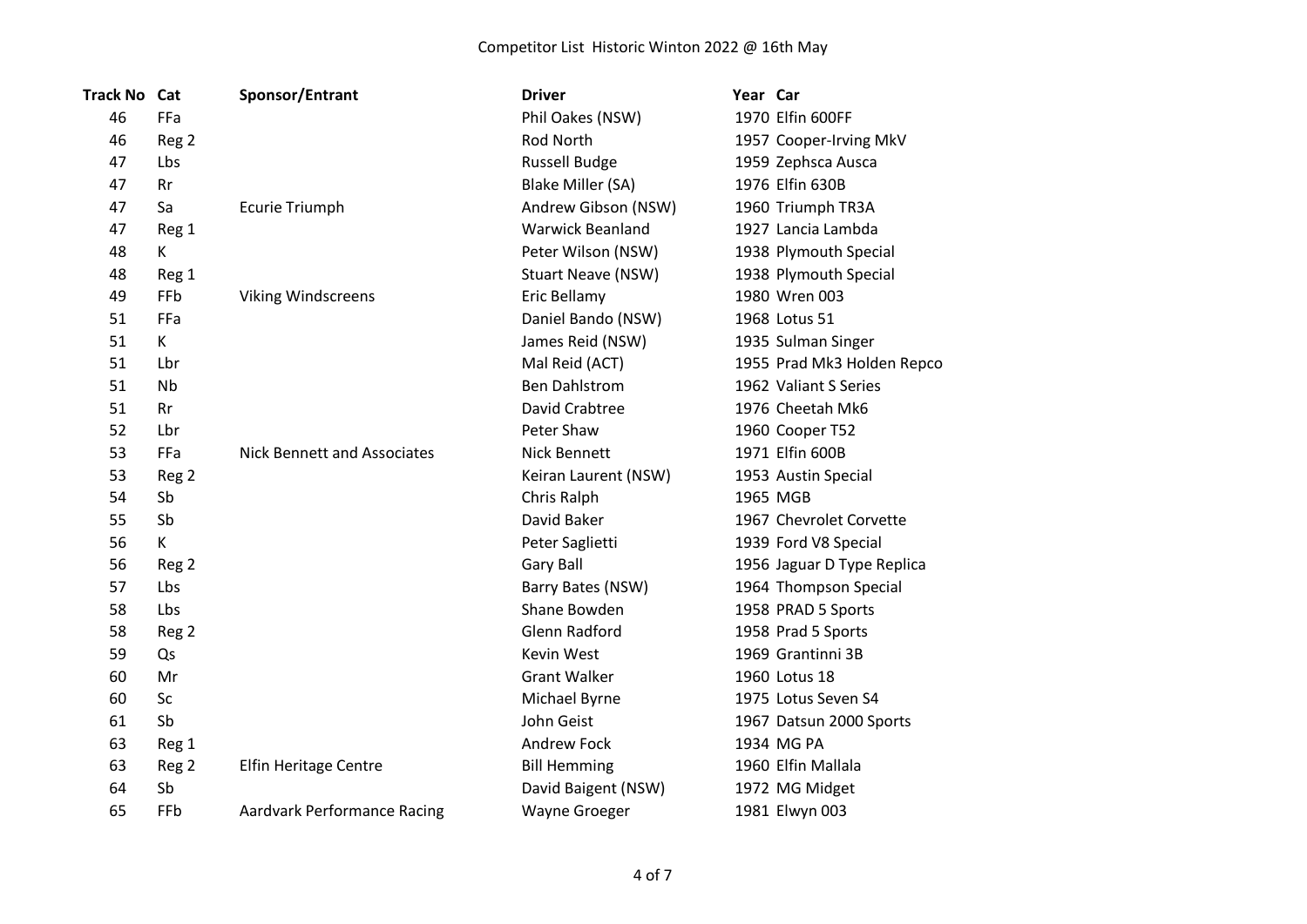| <b>Track No Cat</b> |              | Sponsor/Entrant                                      | <b>Driver</b>            | Year Car |                                |
|---------------------|--------------|------------------------------------------------------|--------------------------|----------|--------------------------------|
| 65                  | Sb           |                                                      | Ray Narkiewicz           |          | 1965 Chevrolet Corvette        |
| 66                  | Lb INV       |                                                      | Trevor Booth (NSW)       |          | 1965 Nota Sunbeam Clubman      |
| 66                  | F Vee a      | Apex Pest                                            | Ashley Cuttell (NSW)     |          | 1971 Nimbus                    |
| 69                  | Lbr          | Penrite Oil Company                                  | Kevin Kosa               |          | 1951 Cooper Mk5                |
| 70                  | FFb          | <b>Galloway Racing</b>                               | Phil Marrinon            |          | 1982 Galloway HG5              |
| 70                  | Reg 1        |                                                      | Phillip Hallo            |          | 1930 Austin 7 Monoposto        |
| 71                  | $\mathsf{I}$ |                                                      | Rob Harcourt (QLD)       |          | 1927 Lancia Meadows Monoposto  |
| 71                  | F Vee a      |                                                      | <b>Harold Roberts</b>    |          | 1965 Elfin Type 500            |
| 71                  | Qs           | <b>SASCAR Engineering</b>                            | Robert Collinson (SA)    |          | 1972 ASP 340C                  |
| 71                  | Reg 1        |                                                      | Ben Harcourt (QLD)       |          | 1927 Lancia Meadows Monoposto  |
| 72                  | Os           |                                                      | Scott Whittaker (NSW)    |          | 1969 Milano GT2                |
| 72                  | <b>Nb</b>    |                                                      | <b>Philip Barrow</b>     |          | 1955 Holden FJ                 |
| 73                  | Reg 1        |                                                      | Kathrynna Barnes         |          | 1933 Barnes Special 3 Wheeler  |
| 74                  | FFa          |                                                      | <b>Grant Walker</b>      |          | 1973 Titan Mk6C                |
| 74                  | Reg 2        |                                                      | Gavan Budge              |          | 1957 Ausca Sports              |
| 74                  | <b>Rr</b>    |                                                      | Malcolm Oastler (NSW)    |          | 1977 Ralt RT1                  |
| 75                  | Reg 1        |                                                      | <b>Noel Wilcox</b>       |          | 1932 deHavilland Gipsy Special |
| 76                  | Reg 2        |                                                      | Chelsea Cornelius        |          | 1959 LapreCorn Aussie Special  |
| 78                  | Nb           | Nagambie Motor Garage                                | David Forbes             |          | 1964 Ford Falcon XM            |
| 78                  | Sb           | Rallyspec Performance, Bayswater North Gordon Bunyan |                          |          | 1967 Triumph Spitfire          |
| 79                  | Sc           | Monza Motors                                         | Hugh Harrison            |          | 1979 Alfa Romeo GTV            |
| 80                  | <b>Rs</b>    |                                                      | David Benda              |          | 1980 Lola T590                 |
| 81                  | Lbr          |                                                      | John Davies (WA)         |          | 1948 MG Monoposto              |
| 81                  | <b>Rs</b>    |                                                      | Michael Clarke (SA)      |          | 1985 Farrell FA81              |
| 81                  | Reg 1        | <b>Graham Facey Manifolds</b>                        | Les Dole                 |          | 1938 Morris 8 Special          |
| 81                  | Reg 2        |                                                      | Harry McLarty (WA)       |          | 1948 MG Monoposto              |
| 82                  | Lbr          |                                                      | Norman Falkiner          |          | 1959 Stanguellini FJ           |
| 84                  | F Vee b      |                                                      | Dean Mclaughlan          | 1985 KPS |                                |
| 85                  | <b>Nb</b>    |                                                      | Tino Leo                 |          | 1964 Ford Cortina GT           |
| 85                  | Reg 1        | <b>Heritage Patternmaking Services</b>               | <b>Stuart McCorkelle</b> |          | 1930 Austin 7                  |
| 86                  | F Vee b      | Dandy Volks                                          | Max Bonney               |          | 1976 Elfin NG                  |
| 86                  | <b>Nb</b>    |                                                      | Jonathan French (SA)     |          | 1964 Morris Mini Cooper S      |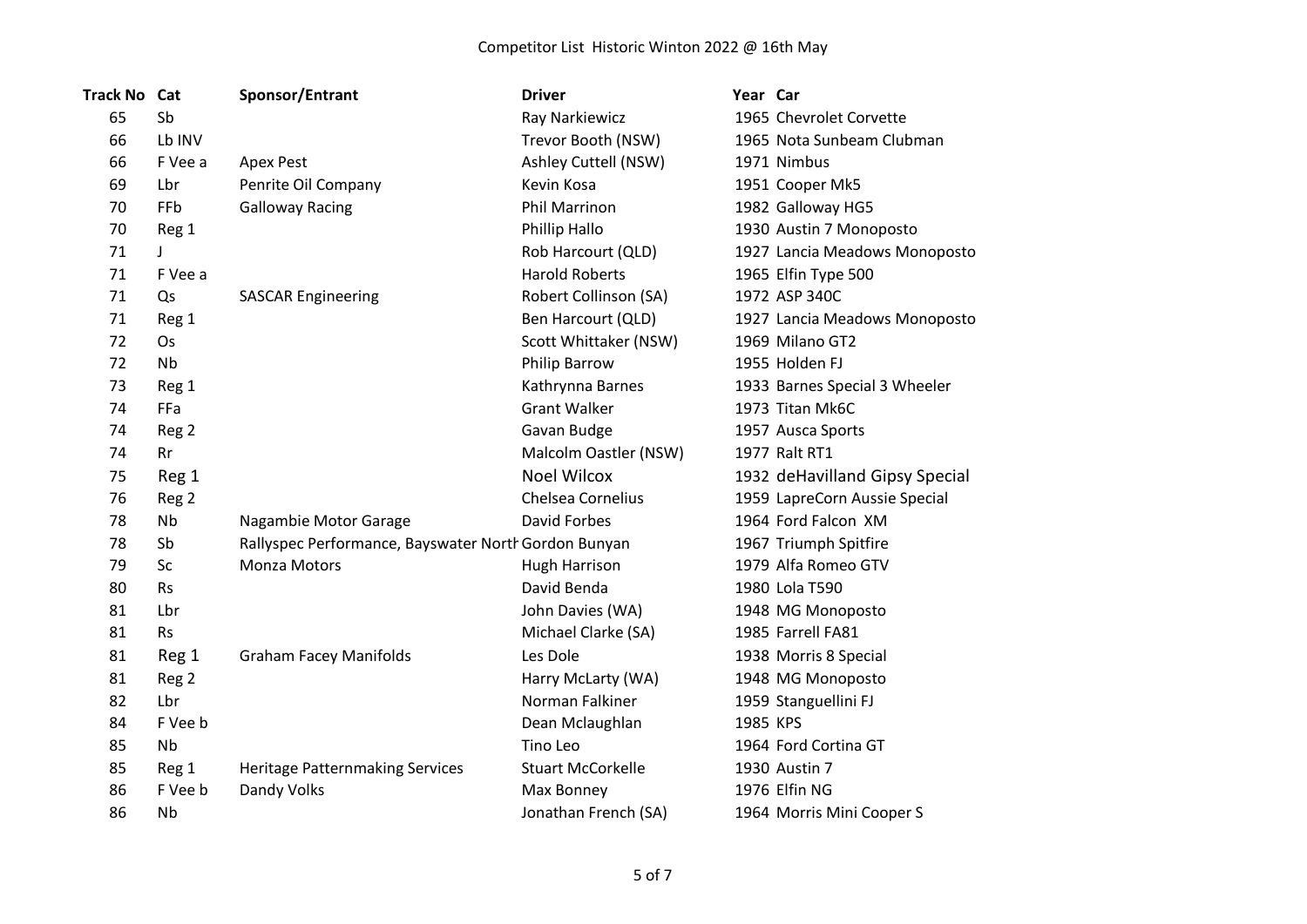| <b>Track No Cat</b> |           | Sponsor/Entrant              | <b>Driver</b>               | Year Car                     |
|---------------------|-----------|------------------------------|-----------------------------|------------------------------|
| 88                  | Ms        |                              | Soren Luckins               | 1963 Toron KFL-001           |
| 90                  | FFa       |                              | Andrew McGrath (NSW)        | 1975 Lola T342               |
| 91                  | K         |                              | <b>Brian Parkinson</b>      | 1934 Wolseley Hornet Special |
| 91                  | Reg 1     |                              | <b>Brian Parkinson</b>      | 1934 Wolseley Hornet Special |
| 92                  | Lbs       |                              | <b>Graeme Wright</b>        | 1958 Regah MG special        |
| 92                  | <b>Nb</b> | <b>Just Cars</b>             | <b>Stuart Bailey</b>        | 1963 Ford Cortina GT Mk1     |
| 92                  | Reg 1     | <b>Stamps Classic Racing</b> | Frank Robinson              | 1939 Ford Milthorpe Special  |
| 94                  | FFa       |                              | Will Faulkner               | 1977 Crossle 32F             |
| 94                  | J         |                              | <b>Stuart Steinfort</b>     | 1928 Austin 7                |
| 94                  | 0r        |                              | Paul Faulkner               | 1969 Brabham BT29            |
| 94                  | Reg 1     |                              | <b>Stuart Steinfort</b>     | 1928 Austin 7                |
| 95                  | Lbs       |                              | Dan Jeffries (SA)           | 1960 Elfin Streamliner       |
| 95                  | Reg 1     |                              | Danny Morling               | 1930 Austin 7 Ulster         |
| 96                  | Reg 1     |                              | Matthew White               | 1934 Austin 7 Special        |
| 97                  | Os        |                              | Geoff Fry (NSW)             | 1970 Nota Formula 3          |
| 97                  | Reg 1     |                              | <b>Trevor Montgomery</b>    | 1928 Alfa Romeo 6C           |
| 99                  | Lb INV    | Performance Ignition         | Dick O'Keefe                | 1959 Photon Lotus 11 Replica |
| 99                  | <b>Nb</b> |                              | Les Walmsley                | 1964 Ford Cortina            |
| 100                 | Reg 2     |                              | Ivan Stephens               | 1938 Jaguar SS 100           |
| 101                 | Reg 2     |                              | Allan Lowe                  | 1939 Singer Le Mans          |
| 103                 | Reg 2     | 103 Racing                   | Peter Lubrano               | 1949 MG TC Special           |
| 111                 | FFa       | <b>AVO Australia</b>         | <b>Grahame Burton (NSW)</b> | 1973 Hawke DL11              |
| 112                 | Nb        |                              | John Shuttle (NSW)          | 1960 Jaguar Mk 2             |
| 112                 | Sb INV    |                              | David Whittle (SA)          | 1966 Sunbeam Alpine SV       |
| 113                 | Reg 2     |                              | Noel "Ronnie" Corbet        | 1939 Ford V8 Special         |
| 115                 | Reg 2     |                              | Chris Dingle                | 1960 Springbank Sprite       |
| 121                 | Reg 2     |                              | John Lackey (NSW)           | 1939 MG Tomlinson Replica    |
| 126                 | Os        |                              | Sean Turnbull (NSW)         | 1969 Turnham Ford Clubman    |
| 129                 | Nc        | Howe Automotive Daylesford   | Andrew Girvan               | 1972 Holden GTR XU1          |
| 131                 | Sa        | <b>Eastern Race Parts</b>    | Nicholas Mansell (NSW)      | 1960 Lotus Elite T14         |
| 132                 | Reg 1     |                              | Lindsay Hick (SA)           | 1934 MG PA                   |
| 140                 | Reg 2     |                              | Ken Reidy (NSW)             | 1955 Austin Special          |